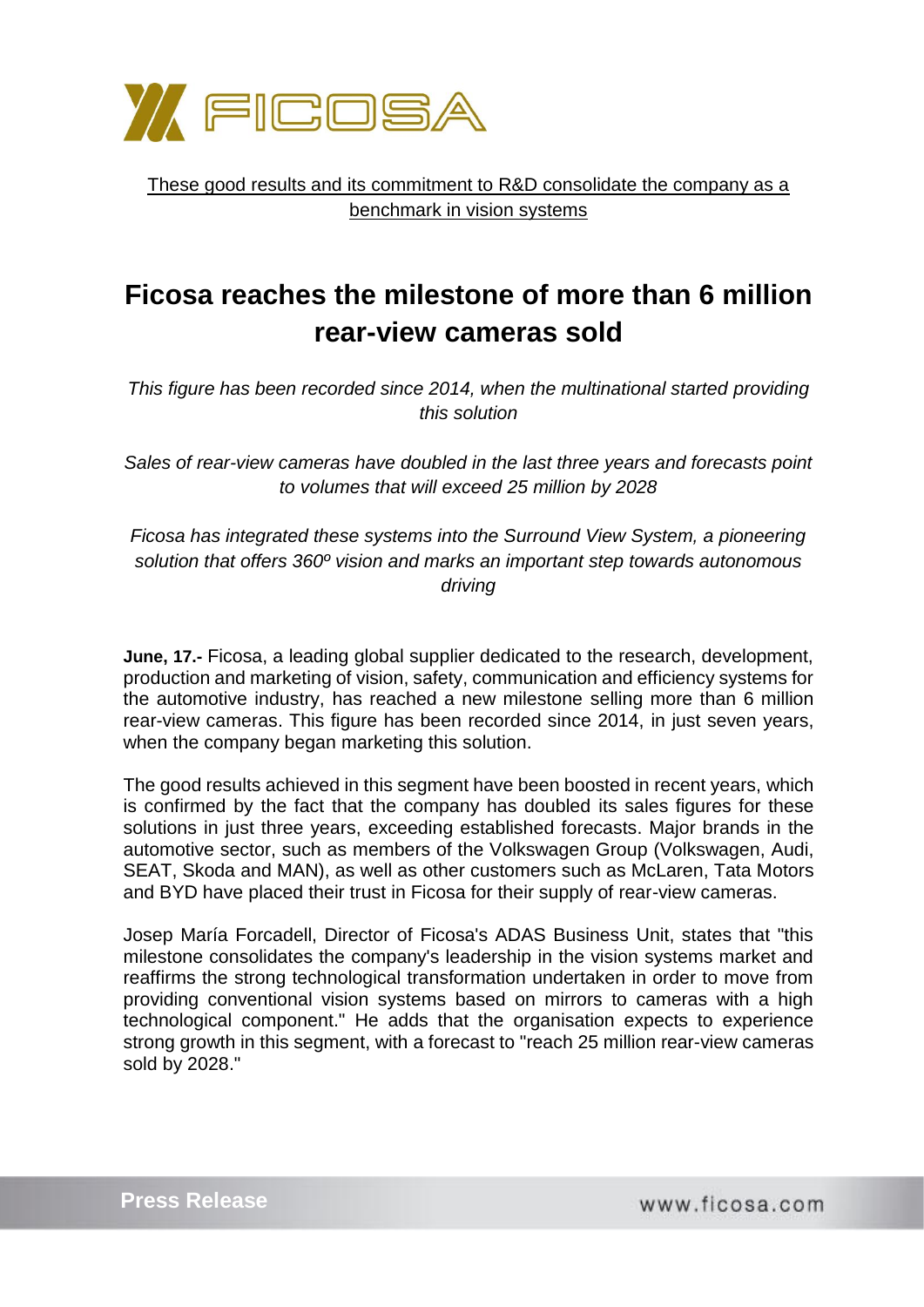

Rear-view cameras, which are designed to make parking easier for the driver, are part of the Advanced Driver Assistance Systems (ADAS) category. When the vehicle is put into reverse, the camera at the rear of the car is activated, displaying a live image of the area behind the car on the central monitor for more precise manoeuvring.

The company currently manufactures and markets analogue rear-view cameras, which are among the best on the market due to their image quality, as well as a new generation of digital cameras, which offer high performance and provide a wider range of vision and maximum resolution in the most demanding conditions. These developments are instrumental in increasing safety during reversing manoeuvres.

## **Surround View System, another step towards autonomous driving**

Ficosa has also integrated rear-view cameras into the pioneering Surround View System, one of the company's major advances which stands out for its cutting-edge technology. Using four perimeter cameras and a control unit, this system offers 360º vision, providing images from multiple perspectives and assistance in parking manoeuvres from any blind spot.

As Josep María Forcadell explains, these innovations "represent a turning point that positions the company as a provider of integral solutions for vision assistance systems. Thanks to advances in technology and our engineering and production capabilities, we can embark on a roadmap of new product development in the coming years. We are focused on creating highly innovative solutions for vehicle peripheral vision, automated parking and assistance, as well as cameras and other elements that make up the key ecosystem for autonomous driving," he underlines.

The company is already working on a new update of the Surround View System that will add new features aimed at increasing safety, such as pedestrian detection at the start of a manoeuvre so that the system can trigger an emergency brake.